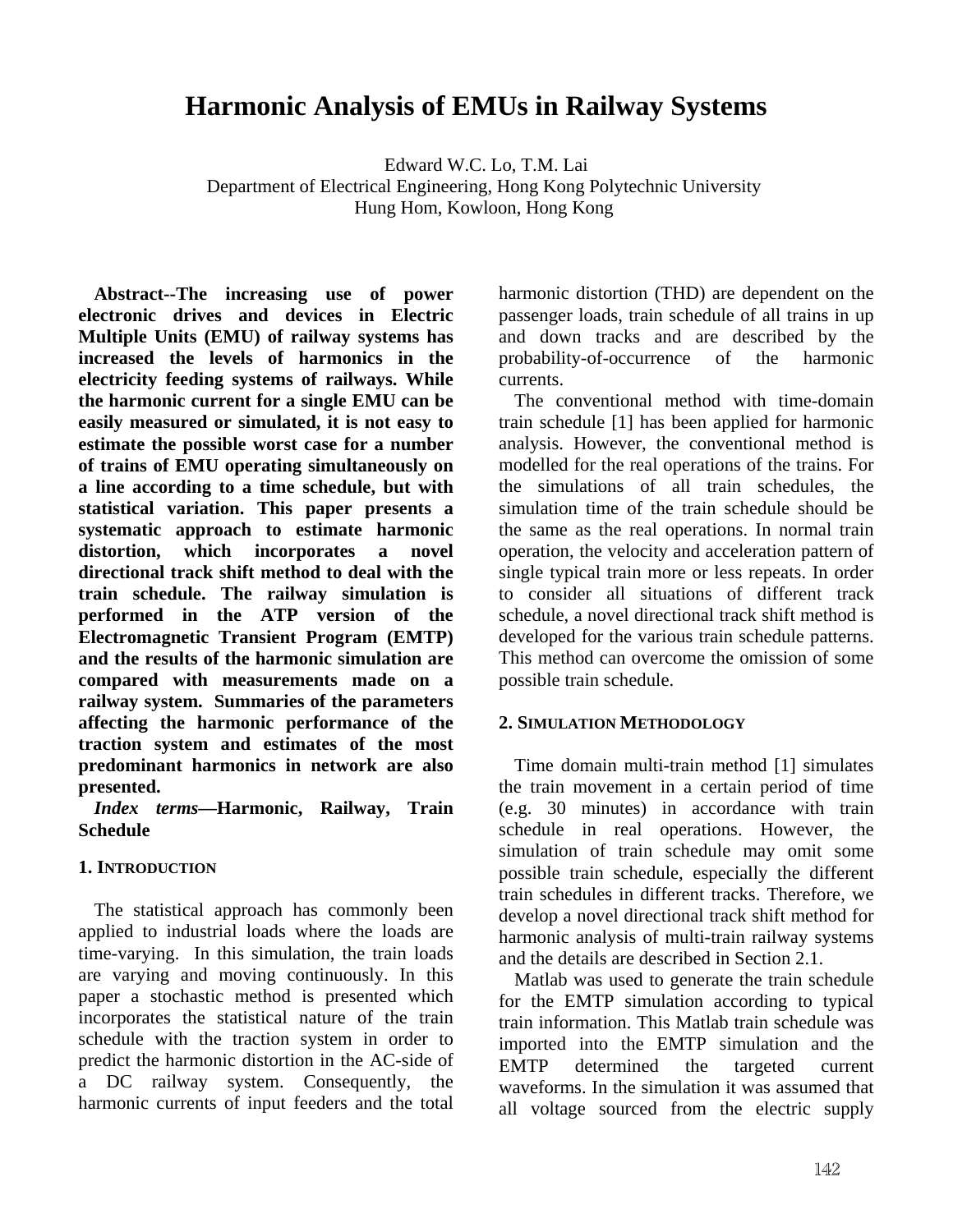company are constant and free of harmonics. The waveforms determined by EMTP were then transferred to Matlab where Fast Fourier Transform and the Statistical Toolbox were used to create cumulative distribution curves, which were then used to analyse the harmonic situation.

#### **2.1. TRAIN SCHEDULE**

## **2.1.1. DIRECTIONAL TRACK SHIFT METHOD FOR HARMONIC ANALYSIS**

The train schedules of both up track and down track with train time interval are considered in the simulation in order to calculate the multi-train schedule. A typical train schedule for the rush hour is shown in Figure 1, and it assumed that the pattern of the train schedule repeats. Only the period in the window is used in the simulation because the train schedule is the same as other train schedules with the same time interval. In order to cover all cases of train schedule patterns in harmonic analysis, the even distribution of time shift between up track and down track is assumed. Based on this concept, one of the track schedules is kept constant and another track shifts a time interval ∆*tshift* each time in one direction across the time axis. Therefore, the numerical shift of time interval in down track covers one cycle of the time schedule in the simulations until next train is located at the start point of last train. This loop of simulations can cover different locations of trains in up track and down track. If the intervals of up tracks and down tracks are different, the least common multiple (*LCM*) of their headways in terms of time intervals of both tracks is applied to the total simulation interval of the train schedule *Isim*, i.e. the repeatable rectangular window in train schedule. This is used to ensure the coverage of all cases during the train operation in both tracks. The total number of simulation time steps in train schedule of both tracks is shown in Equation 1.

$$
I_{sim} = LCM(\Delta I_1, \Delta I_2)
$$
  
\n
$$
T_{shift} = \frac{I_{sim}}{\Delta t_{shift}}
$$
 (1)

where *Isim* is the total simulation interval of the train schedule, i.e. repeatable rectangular window,

 $T_{shift}$  is total no. of shifts in train schedule,

*LCM* is the function of least common multiple for the parameters inside the bracket,

 $\Delta l_1$  and  $\Delta l_2$  are the headways in terms of train interval between two consecutive trains in track 1 and 2,

<sup>∆</sup>*tshift* is the time interval of track shift.

Undetermined random deviations of train interval in train schedule can also be one of the attributes in the directional track shift method. Since the real situations on the railway operation should have some deviations in the velocity profile, the actual time and location of trains should differ from the train schedule. However, the railway company has not conducted any research on this aspect and no related statistical data is available. As a result, sampling site measurement for checking the time accuracy was used. The purpose is to check all trains to ascertain if they follow the accurate train schedule without deviation, by checking the time display located at the headwall of the train platform. From the sampling site measurement, the mean and standard deviation of train departure time are measured, respectively. In train schedule, the train departure times of trains are generated using the mean and standard deviation. Based on the typical pattern of single train, the train schedule of up track and down track with the deviation of train departure time are calculated by the time interval of two consecutive trains. The parameters used in this directional track shift method are described in the section of "System Parameters".

#### **2.1.2. SIMULATION PROCEDURE**

The electrical performance part of the system was modelled using EMTP. However for traction systems, some parameters are difficult to determine. Furthermore, EMTP can only simulate one case at a time. Therefore, Matlab was interfaced with EMTP to run the statistical simulations.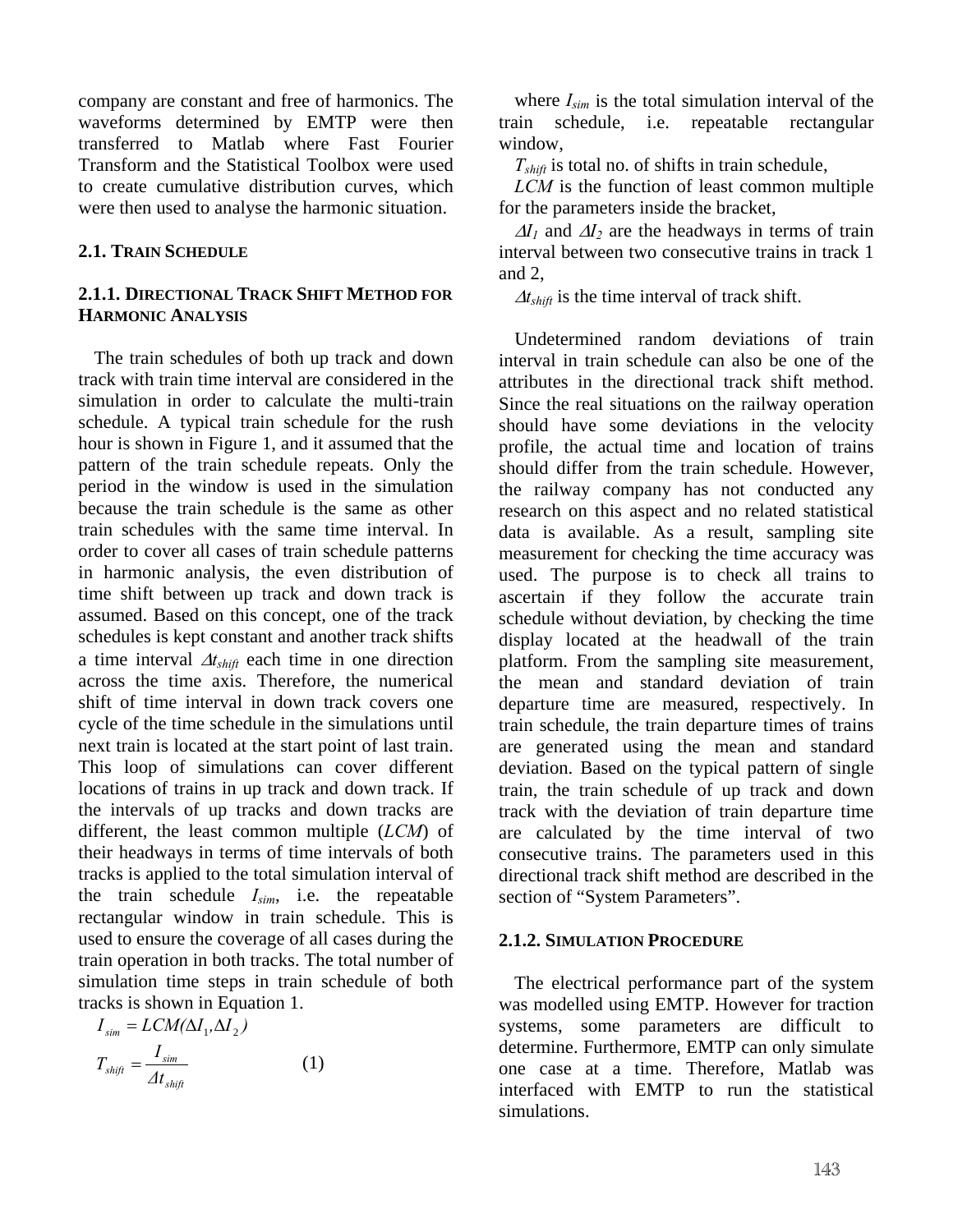The sequence is as follows:

Step 1. Determine the headways in terms of time interval <sup>∆</sup>*I* of two consecutive trains and the starting locations of multi-trains in both up track and down track and calculate the typical velocity profile of single train in both tracks. Set the number of track shift *N<sub>shift</sub>* to be 1. Determine the time interval of track shift ∆*tshift* and calculate the total simulation interval of the train schedule *Isim* and the number of track shift  $T_{shift}$  in this traction simulation in equation 1.

Step 2. Calculate a typical train schedule [4] [6] in accordance with the headways in terms of time interval ∆*I*, starting locations and typical velocity profiles of multi-trains in both tracks, as shown in the enlarged repeatable rectangular window *Isim* of Figure 2.

Step 3. From the train schedule, the accelerations, velocities, locations and the slope of the track at the corresponding locations of all trains are determined in the current timestep *tschedule* in the train schedule. Those data together with the total train mass, which is the sum of empty train mass and total passenger mass in the train, are then imported into the mechanical model and electrical model of traction system within EMTP. EMTP is used to simulate the current waveform of the target points.

Step 4. Continue to next step if the schedule timestep is at the end of the rectangular window of train schedule. Otherwise, repeat from step 2 with next timestep *tschedule+1* increased by ∆*t* in the train schedule.

Step 5. Continue to next step if the number of track shift  $N_{\text{shift}}$  in this traction simulation equals the total number of track shift *Tshift*. Otherwise, the schedule of one of the tracks, e.g. up track, is kept stationary and that of the rest of the tracks, e.g. down track, is shifted with a timestep ∆*tshift*. Add 1 to the number of track shift *Nshift* and redefine starting locations of multi-trains in the stationary track (up track) and the shifted track (down track). Repeat the procedures from step 2 to recalulate the shifted train schedule as shown in Figure 3.

Step 6. Fast Fourier Transform is used to perform the harmonic analysis of the abovementioned waveforms of all target points.

Step 7. The Statistical Blockset in Matlab is used to create cumulative distribution curves of current harmonics, total harmonic distortion and total demand distortion.

# **2.2. EMTP MODELLING**

#### **2.2.1. MECHANICAL MODEL**

The profile of desired speed against distance is according to the train schedule in Figure 1. From the train schedule, a train's old position and the train acceleration can be determined and the new train's position can be calculated for the current discrete time sample. The total load torque is the summation of the torque from the air resistance, the net weight of the train and the weight of passengers on the train. The total load torque  $(T_l)$ per one unit train engine transformed to the motor shaft.

## **2.2.2. ELECTRICAL MODEL**

The configuration of the motor traction motor unit is shown in Figure 4. The differential equations for the model of a separately excited DC motor are as follows:

$$
V_a = R_a i_a + L_a \frac{di_a}{dt} + E_{back} \text{ for armature circuit}
$$
  

$$
T_m = K_i i_a \text{ for motor electric torque}
$$
 (2)

Where the voltage constant  $K_e$  is equal to the torque constant  $K_t$ . Overhead lines and rails in this DC traction system are complex components to model because rails are different from conventional transmission lines in shape and in electrical characteristics. Since this study focuses on harmonic analysis, the DC overhead lines and rails shown can be modelled in EMTP as distributed parameter frequency dependent line models. This model is known as the JMARTI overhead line model in EMTP. The frequency dependence and distributed nature of the parameters are well approximated. Both of the DC overhead lines and rails were modelled as untransposed overhead lines.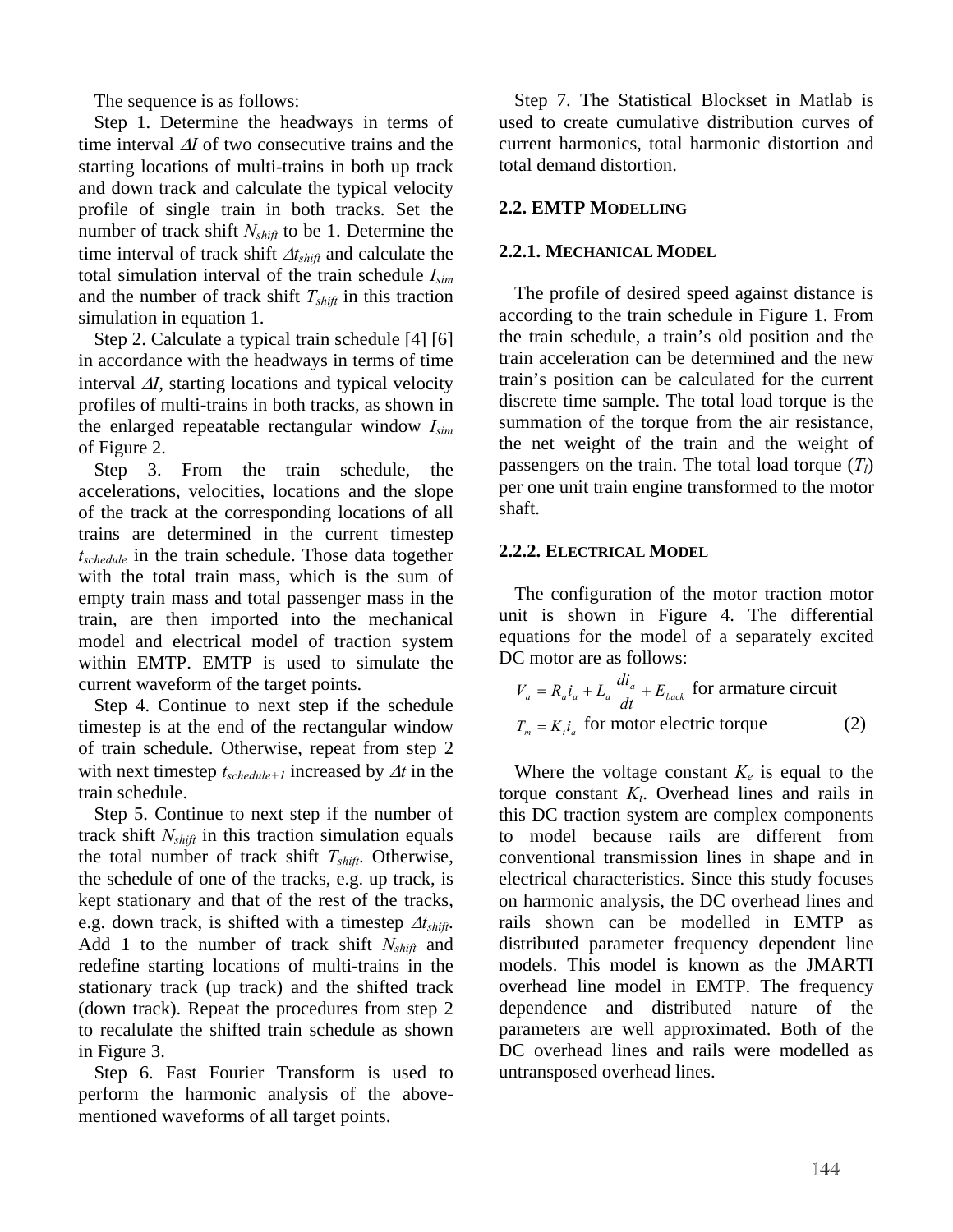#### **2.2.3 HARMONIC CALCULATION**

Once the electrical network built, the instantaneous dc load current of EMUs and the incoming feeders to overhead line for trains can be calculated using EMTP. Passing through the converters and incoming transformers, the AC current waveforms from the power supplies can be calculated. These waveforms are then transferred to Matlab and calculate the harmonics using FFT. Repeat the above procedures with different parameters in train schedule, passenger loads, unbalanced voltage supplies and background loads of the EMUs and obtain different harmonics in various situations. Once all electrical simulations with various situations are finished, the characteristic harmonics such as  $11<sup>th</sup>$ ,  $13<sup>th</sup>$ ,  $23<sup>rd</sup>$  and  $25<sup>th</sup>$  harmonics are selected and calculate the cumulative probability curve of the harmonics.

#### **3. SIMULATION AND MEASUREMENT**

In this study, the stochastic behaviour of the harmonic distortion under different train scheduling and passenger loadings was determined both by simulation and measurement. The measurements were performed during rush hours from 8:30 am to 9:00 am for one week in summer, and the current harmonics on the AC feeders were measured with 1800 samples using a data-logging instrument. A stochastic simulation model with 800 samples was created in the EMTP environment where models of the converters, motors, overhead lines and the rails were developed.

Since the EMUs include the smoothing chokes for the chopper circuits, the output current of the EMUs are smoothened which do not cause the harmonic problems. Therefore, the major harmonics in AC side of the DC railway are generated from 12-pulse converters. The simulation and measurement results of fundamental, 11th, 13th, 23rd and 25th order of current harmonics (i.e. characteristic harmonics of a 12-pulse converter) at point T11P (in Figure 5) are presented below. Since the trains present random fluctuating loads, probability-ofoccurrence curves are used to present probability distributions of the presence in their harmonic components. Figures 6 and 8 are simulation results of probability-of-occurrence of the fundamental, 11th, 13th, 23rd and 25th orders of harmonic currents at point T11P in rush hour. Figures 12 and 14 are the corresponding total demand distortion (TDD) and total harmonic distortion (THD) curves. Figures 7 and 9 are the corresponding measurement results.

#### **4. CONCLUSIONS**

Railway traction systems present randomly varying loads to the electrical supply system. Consequently, the prediction of harmonic contents is especially difficult, and requires stochastic techniques. Statistically varying parameters include number of passengers on trains, velocity profiles, train schedule, train locations, as well as variation in the loading of air conditioning and lighting.

This paper presents a study of the current distortions in an electrical distribution system feeding a DC traction system. The study involves both field measurements and computer simulation. A directional track shift method was used to account for the train schedule, and stochastic variables, such as the probability density functions of the train schedule deviations were included in the harmonic simulation study. Parameters which were not deterministic, such as passenger numbers, passenger weight on trains and typical velocity profiles of trains were represented by mean values, determined from historical and design parameters supplied by the railway company.

The major contribution in this paper is the simulation technique: the comparisons of the statistical distributions of harmonic content determined by simulation from field measurements are quite close, and indicate that the simulation methods developed in this study can be used to predict harmonic contents of new traction systems that are being designed. Additionally, the directional track shift method can be used for load flow studies in traction systems.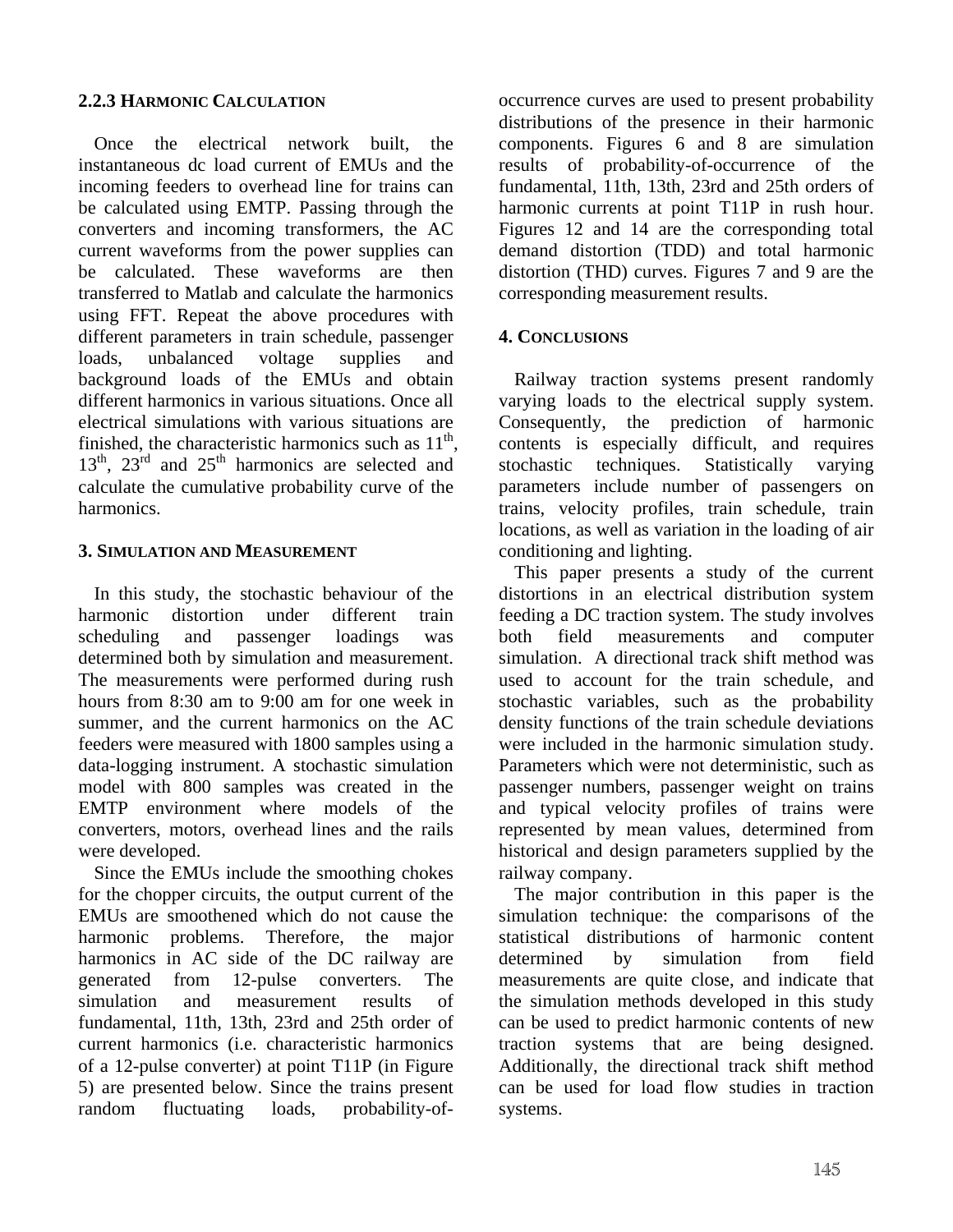#### **5. REFERENCES**

- [1] Kadhim, R., Allan, J., Mellitt, B., "Assessment of AC side harmonics of DC supplied railways," Fifth European Conference on Power Electronics and Applications, 1993, volume 8, pp. 256 -261
- [2] Goodman, C.J., Sin, L.K., "DC railway power network solutions by diakoptics," Proceedings of the 1994 ASME/IEEE Joint on Railroad Conference, 1994, pp. 103 -110
- [3] Kadhim, R., Chan, W.S., Allan, J., Mellitt, B., "Sub-Station Uncharacteristic Harmonics Study on DC Supplied Railways Using a Computer Model," *Computers in railways III* : proceedings of the Third International Conference on Computer Aided Design, Manufacture, and Operation in the Railway and Other Advanced Mass Transit Systems (COMPRAIL 92), Washington, DC, U.S.A., August 1992, Volume 2, pp. 3-14
- [4] Dover, A.T. *Electric Traction*, Pitman, 1963
- [5] Sugimoto, T., "A study to estimate of effective coefficient of regenerative energy in electric railway," *Computers in railways VI* : proceedings of the Sixth International Conference on Computer Aided Design, Manufacture and Operation in the Railway and Other Advanced Mass Transit Systems, Lisbon, Portugal, U.S.A., August 1998, Volume 1, pp. 415-426
- [6] Andrews, H.I., *Railway Traction: the Principles of Mechanical and Electrical Traction*, Elsevier 1986



Figure 1. Typical Multi-train Schedule in Rush Hour



Figure 2. Enlarged Simulation Interval in Train Schedule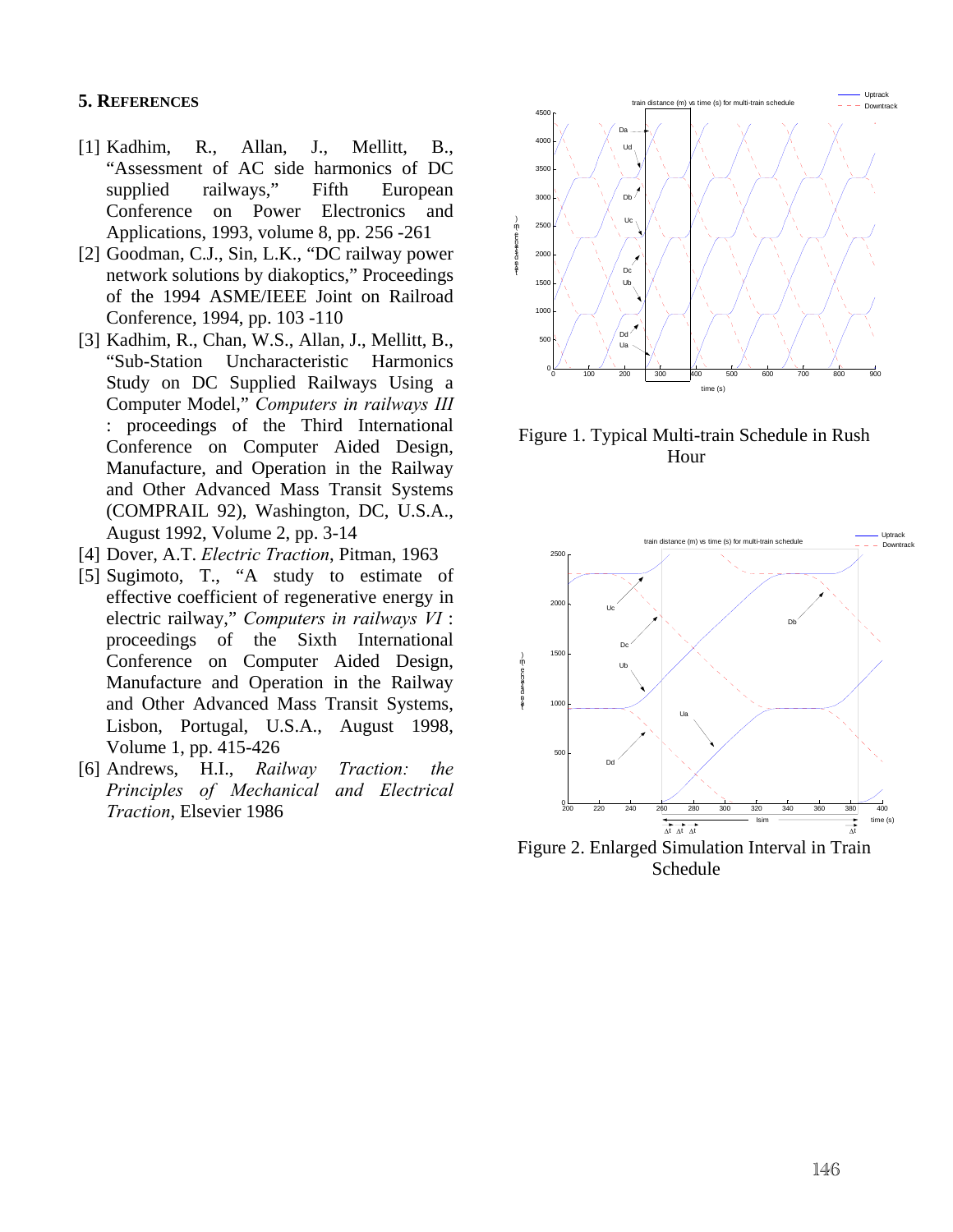

Figure 3. Enlarged Simulation Interval in Shifted Train Schedule



Figure 4. Configuration of one motor car



Figure 5. Schematic diagram of the traction network



Figure 6. Fundamental current (Rush Hour Simulation)